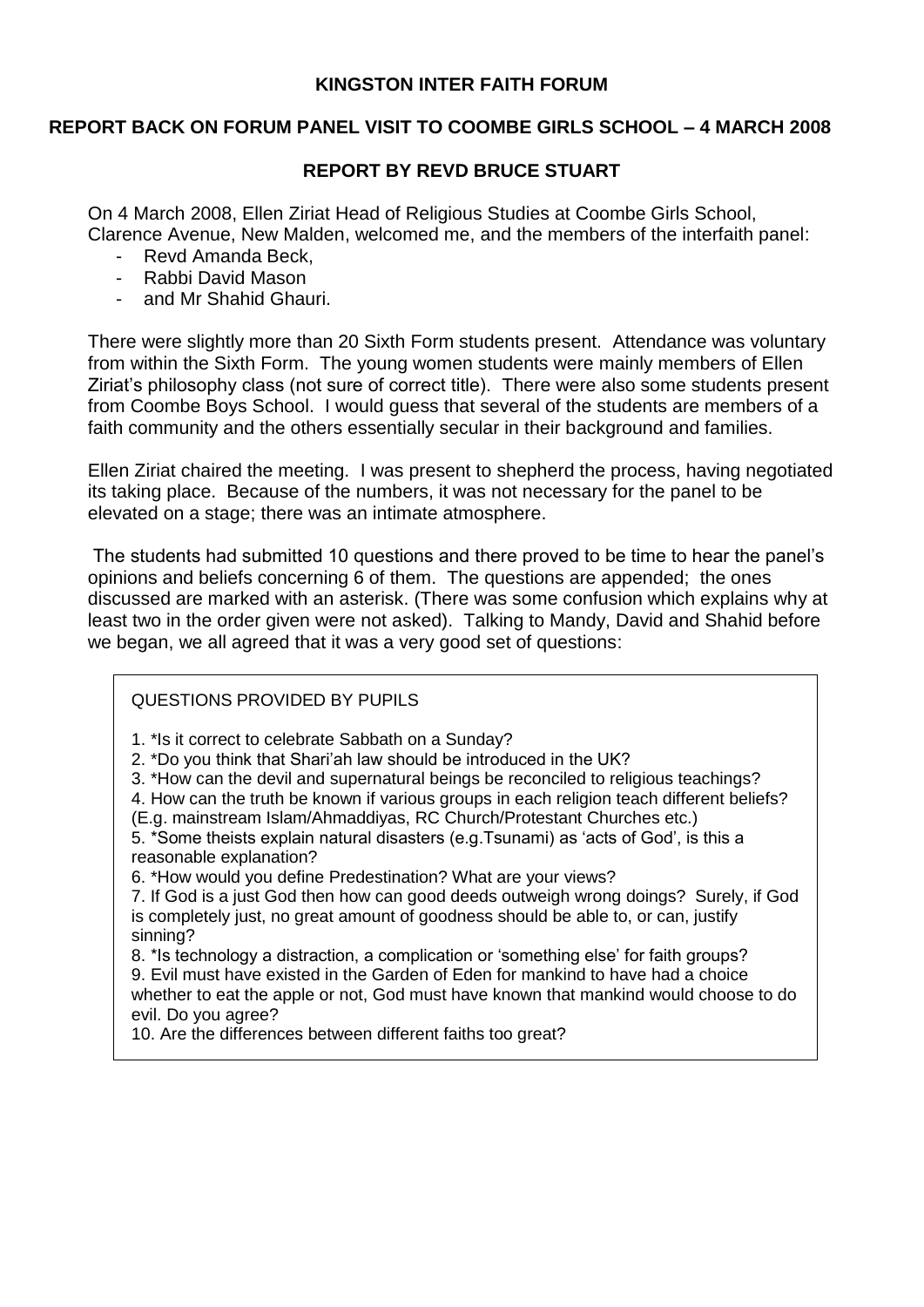I spoke to Shahid afterwards who admitted he had felt somewhat apprehensive as a lay person on the panel. I said that that mixture of "lay" and "ordained" (or "clergy") was a very helpful aspect to the panel.

There were several opportunities for a student who had asked the question to have the opportunity to come back and make follow up comments or ask for further clarification. In the course of discussing at least three of the questions, at least one other student, in addition to the questioner, became involved in a brief discussion, adding to the liveliness of the discussion.

As someone listening to the discussion, I can say that we were very well served by the quality of the comments of the panellists. As someone who has taken part in a similar panel three times at Tiffin Boys School, I was also conscious of how essential it is to attempt to keep answers as brief as possible, so as to avoid losing the interest and attention of the students.

## DETAILED REFLECTIONS

I found myself not just enjoying this event but getting enthusiastic about it. There were aspects of it that are uniquely fascinating because faith itself, and its content, are fascinating.

Both during the event, and in informal conversations afterwards, it became apparent that students had really valued making discoveries that things they had been taught and believed within their own faith tradition were present in a similar way in another faith tradition (or other faith traditions). One example serves for at least three that occurred: the similarity of the name, "Satan" in three faith traditions. These "ah ha" moments are almost the best reasons for holding these events.

I don"t think any of the panellists viewed themselves as people of faith and the students as people of no faith. Put another way, I don"t think any of the panellists saw the event in an adversarial way – the panel v. the students. But once or twice it appeared that, when a student essentially responded to the panel by affirming his or her own faith in some way, it was initially taken as a challenge to a member, or members of the panel. In fact, as the discussion proceeded, I noticed at least three students taking the opportunity of the event to express aspects of their own faith. What a good thing! How, probably, rare such an opportunity that is, in the context of normal school work. To put it yet another way, this gave students the opportunity of expressing their own faith in front of their own, fellow students.

There were a few occasions when one felt the frustration that one can only (and should only) talk about issues to a limited extent. I am thinking of my reaction to the comments at one point from a young man. I was thinking – "hang on, I don"t agree with the belief he"s expressing. I"d like the opportunity to talk at some length, examining and challenging what he is saying." Of course that's not possible (in any event, my role was to listen).

To give another example, there was a question about predestination. I was grateful to the members of the panel for agreeing beforehand for me to comment on that, as it's a doctrine that comes out of my religious tradition (Calvinism/ the Presbyterian Church). A young woman Korean student (who had asked the question) came back with a detailed rebuttal. In fact, the discussion (correctly) then reverted to the members of the panel.